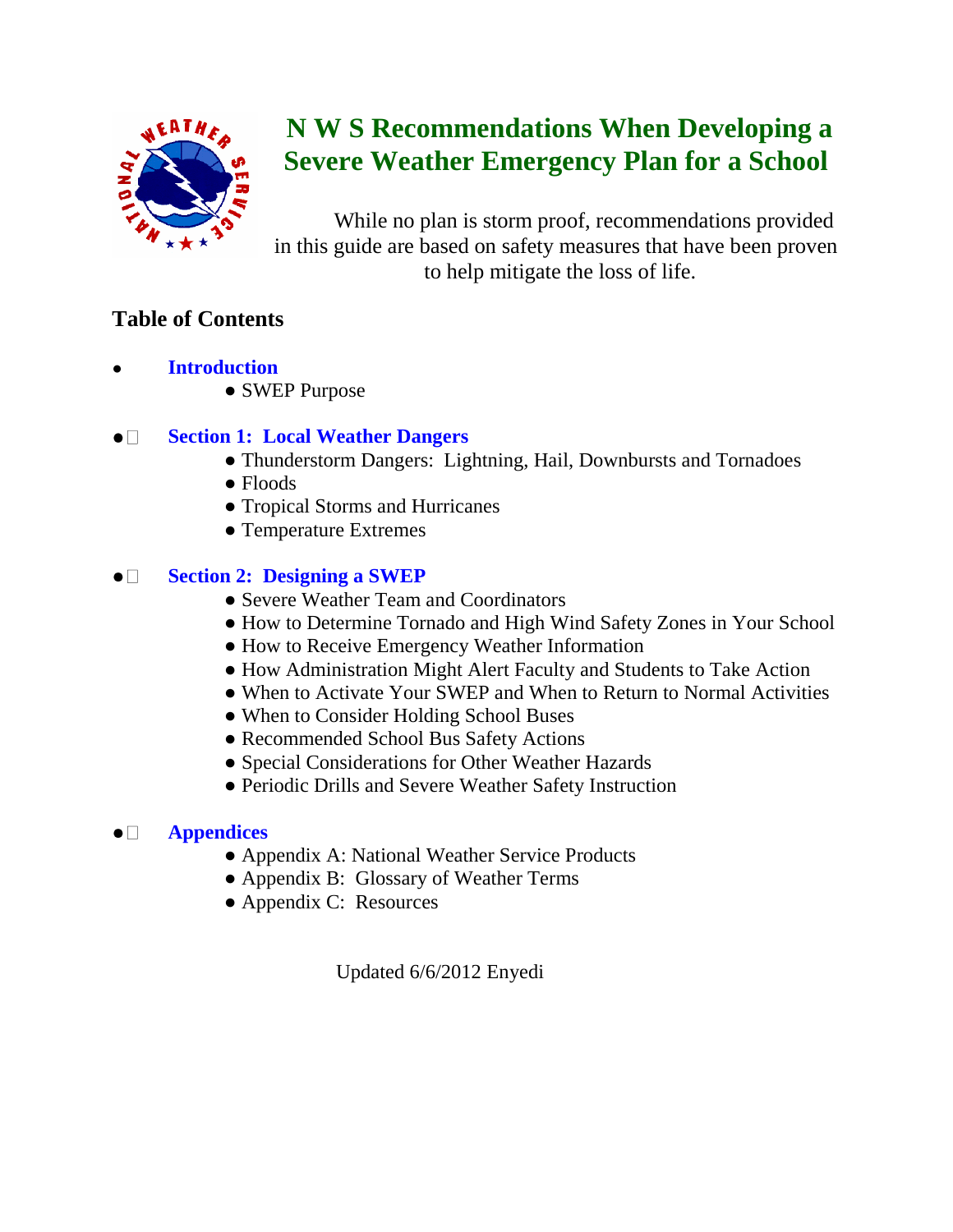

### Introduction

### SWEP Purpose

This guide was designed as a basis for schools when designing their individualized Severe Weather Emergency Plan (SWEP). All weather related

situations cannot be covered in this guide, and having a SWEP will not guarantee that your facility is storm proof; however this document will serve as a starting point and a general outline of recommended safety actions when severe weather threatens. You may wish to work with your county Public Safety Office and county Emergency Management when developing your customized SWEP. Recommendations provided in this document may also help enhance the School District's Emergency Plan. The ultimate goal of a SWEP is to effectively and efficiently warn those at risk of the imminent threat of severe weather and to relocate them to designated safe areas. A clearly written SWEP can enable parents, faculty and students to know how to react when time is critical. A SWEP can provide peace-of-mind that appropriate actions are being done to promote safety. By practicing your SWEP, consistent actions will be reinforced which can save lives when seconds count.



Section 1: Local Weather Dangers

## Thunderstorms Dangers

If a thunderstorm produces large hail  $(≥ 1$  inch in diameter), damaging winds  $(\geq 58 \text{ mph})$  or a tornado, then is it defined as a severe thunderstorm. Severe

thunderstorm warnings are not issued for lightning. All thunderstorms produce lightning. Thunderstorms are most common from late spring through early fall during the late afternoon and early evening, but storms can occur any time of year, any time of the day.

Thunderstorm hazards and floods can occur rapidly and sometimes with little or no warning. Evacuation decisions should be made quickly and executed immediately if these hazards threaten. We recommend preparing a SWEP now which can save lives when seconds count. Schools may also consider what to do when tropical storms, hurricanes, or excessive heat indices are expected to affect their district. It may also be prudent to address the rare occurrence of winter weather and excessive cold. These weather hazards are not routine in our area and are usually predicted at least a day in advance which can allow decision makers more time to address how the weather may affect school operations.

### Lightning

Florida leads the nation in lightning deaths year after year. In Florida, most lightning deaths occur to children ages 10 to 19 years old, and most victims are struck outside including on athletic fields and in swimming pools. Upper level winds can blow the upper level anvil cloud of the thunderstorm miles away from where the storm is producing rainfall. Lightning can emanate from the anvil; in fact, many lightning strike victims are struck by a "Bolt from the Blue" which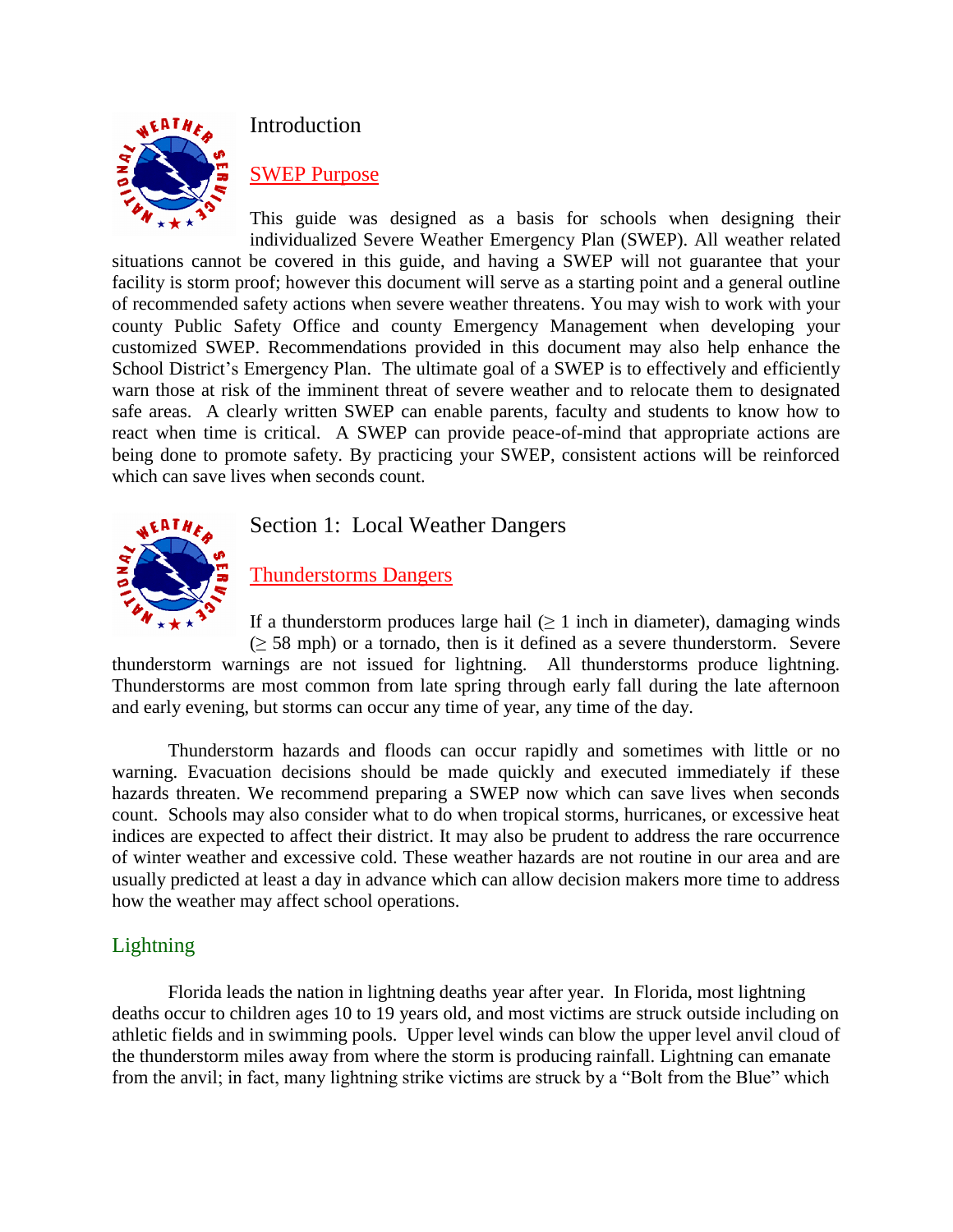describes that there is not a cloud overhead when the victim is struck. If you are close enough to a storm to hear thunder, then you are close enough to be struck by lightning.

#### Hail

Large hail can cause extensive damage to a large area in a short period of time, as well as bodily harm. Some hail stones can descend from the storm at speeds of 100 mph, severely impacting whatever object they strike.

#### **Downbursts**

A downburst is a strong wind that descends from a thunderstorm, impacts the ground, and travels at a high speed along the earth's surface. Downburst winds level objects in their path including telephone and power poles, trees and structures. Objects can become projectiles when blown by downburst winds which could cause severe damage to whatever they strike.

#### Tornadoes

Tornadoes are violent columns of rotating air that typically develop from severe thunderstorms. The tornado may have surface winds over 200 mph which could lift ground objects and project them in the air. This debris can strike structures causing extensive and possibly deadly damage. Tornadoes can develop very quickly in fast moving thunderstorms, and often there is little time to react when a tornado is approaching. When seconds count, a predetermined evacuation plan to a safe shelter can save lives.

#### Floods

In Florida, many flash floods occur when poor drainage areas and creeks rapidly overflow with water caused by heavy rainfall over a localized area during a short period of time. These rapidly rising flood waters have moved cars downstream. A flash flood is defined as a rapid rise of high velocity water within 6 hours of the causative event that poses a threat to life and property.

Areal flooding is a common type of flood in Florida and is caused by a gradual rise in water levels over a longer period of time compared to flash floods. Areal flooding can occur when rivers overflow their basins and overspread onto property that is normally free of water. Flood waters can blanket roads and may gradually seep into private residences or businesses. Areal flooding can pose a threat to property, but most areal flooding occurs on long-enough time scales to significantly reduce the threat to life. This type of flood has caused school closures and prevented public transportation including school bus services.

#### Tropical Storms and Hurricanes

Florida is prone to tropical storm and hurricane landfalls from the Gulf of Mexico and Atlantic Ocean. Tropical systems can produce extreme coastal flooding, flash flooding, and river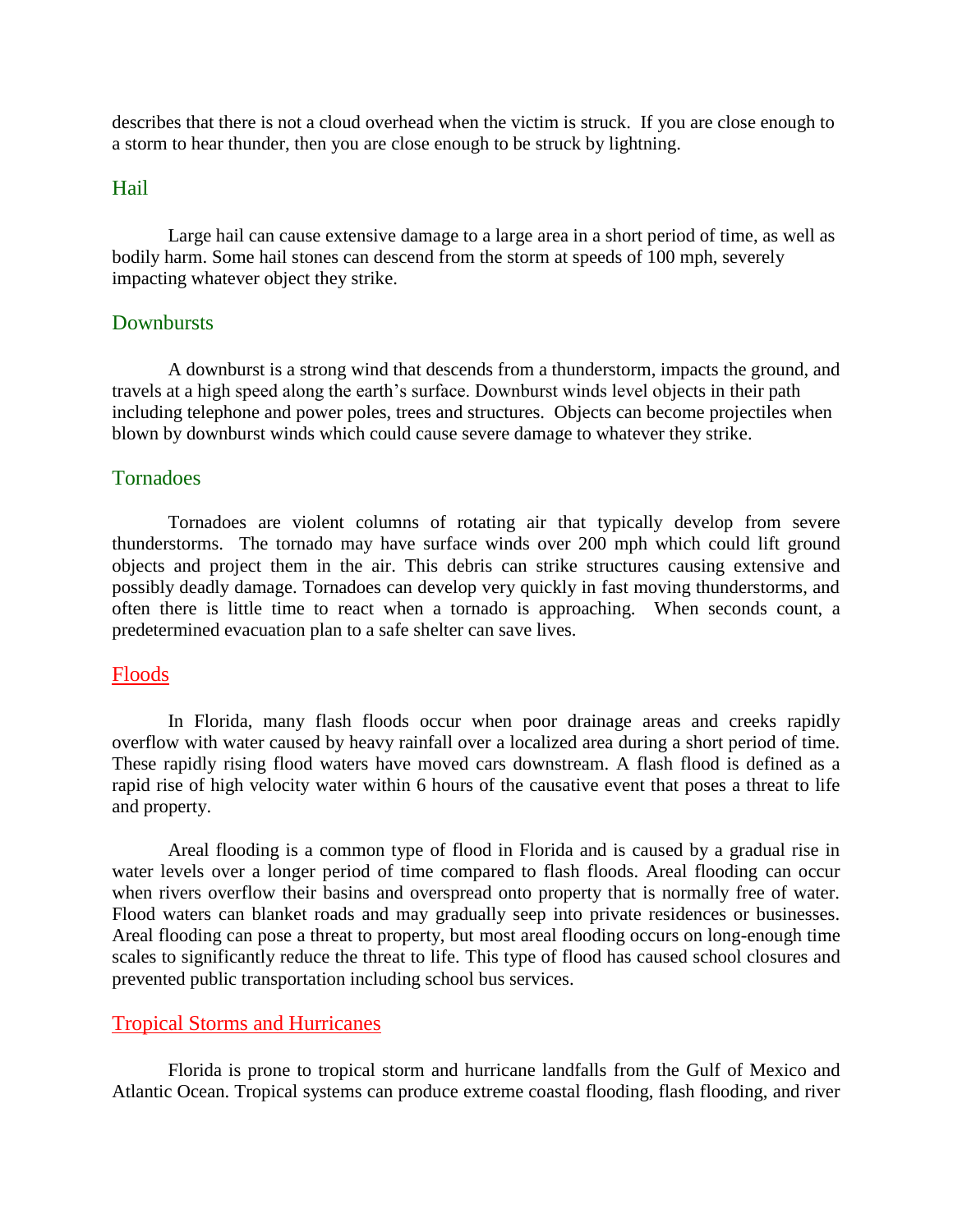flooding. This flooding is responsible for the majority of hurricane related fatalities. Winds can gust over 100 mph and tornadoes may develop in rain bands. Local emergency management will decide where and when evacuations are needed.

Several factors influence how a tropical system will affect an area. These factors include the strength, size, forward speed and direction that this storm is moving. Sometimes small tropical systems can be intense and cause extreme destruction over a small area like Category 4 Hurricane Charley in 2004. A slow moving storm can produce a lot of heavy rainfall over a localized area for a prolonged period of time and cause extensive flooding. The direction a storm travels can influence where the higher storm surge will occur, which is usually to the right of center. This is also a favored region for tornado formation, and tornadoes that form in tropical cyclones can develop and move quickly causing small but intense paths of destruction.

#### Hot Temperature Extremes

The heat index indicates how hot it feels when temperatures and humidity are high. Heat indices can reach dangerously high values and create hazardous conditions for those outside. Heat disorders such as cramps, heat exhaustion and heatstroke are possible from high heat indices. The NWS issues Heat Advisories and Excessive Heat Warnings to warn of dangerously hot conditions.

|                       |     | 80 | 82 | 84  | 86  | 88               | 90  | 92      | 94  | 96       | 98  |     |                          |        | 100 102 104 106 108 110 |     |           |
|-----------------------|-----|----|----|-----|-----|------------------|-----|---------|-----|----------|-----|-----|--------------------------|--------|-------------------------|-----|-----------|
| Relative Humidity (%) | 40  | 80 | 81 | 83  | 85  | 88               | 91  | 94      | 97  | 10.<br>1 | 105 | 109 | 1<br>1<br>$\overline{A}$ | 9<br>1 | 124                     |     | $\bullet$ |
|                       | 45  | 80 | 82 | 84  | 87  | 89               | 93  | 96      | 100 | 104      | 109 | 114 | 9<br>11                  | 124    | 130                     | 137 |           |
|                       | 50  | 81 | 83 | 85  | 88  | 91               | 95  | 99      | 103 | 108      | 113 | 118 | 124                      | 131    | 137                     |     |           |
|                       | 55  | 81 | 84 | 86  | 89  | 93               | 97  | 101     | 106 | 112      | 117 | 124 | 130                      | 137    |                         |     |           |
|                       | 60  | 82 | 84 | 88  | 91  | 95               | 100 | 105     | 110 | 116      | 123 | 179 | 137                      |        |                         |     |           |
|                       | 65  | 82 | 85 | 89  | 93  | 98               | 103 | 108     | 114 | 121      | 28  | 136 |                          |        |                         |     |           |
|                       | 70  | 83 | 86 | 90  | 95  | 100              | 105 | 12<br>1 | 119 | rов      | 134 |     |                          |        |                         |     |           |
|                       | 75  | 84 | 88 | 92  | 97  | 103 <sub>1</sub> | 109 | 116     | 124 | 132      |     |     |                          |        |                         |     |           |
|                       | 80  | 84 | 89 | 94  | 100 | 106              | 113 | 121     | 29  |          |     |     |                          |        |                         |     |           |
|                       | 85  | 85 | 90 | 96  | 102 | 110              | 17  | 26      | 135 |          |     |     |                          |        |                         |     |           |
|                       | 90  | 86 | 91 | 98  | 105 | 113              | 122 | 131     |     |          |     |     |                          |        |                         |     |           |
|                       | 95  | 86 | 93 | 100 | 108 | 117              | 127 |         |     |          |     |     |                          |        |                         |     |           |
|                       | 100 | 87 | 95 | 103 |     | 112 121          | 132 |         |     |          |     |     |                          |        |                         |     |           |

Temperature (°F)

Likelihood of Heat Disorders with Prolonged Exposure or Strenuous Activity

Caution Extreme Caution Danger Extreme Danger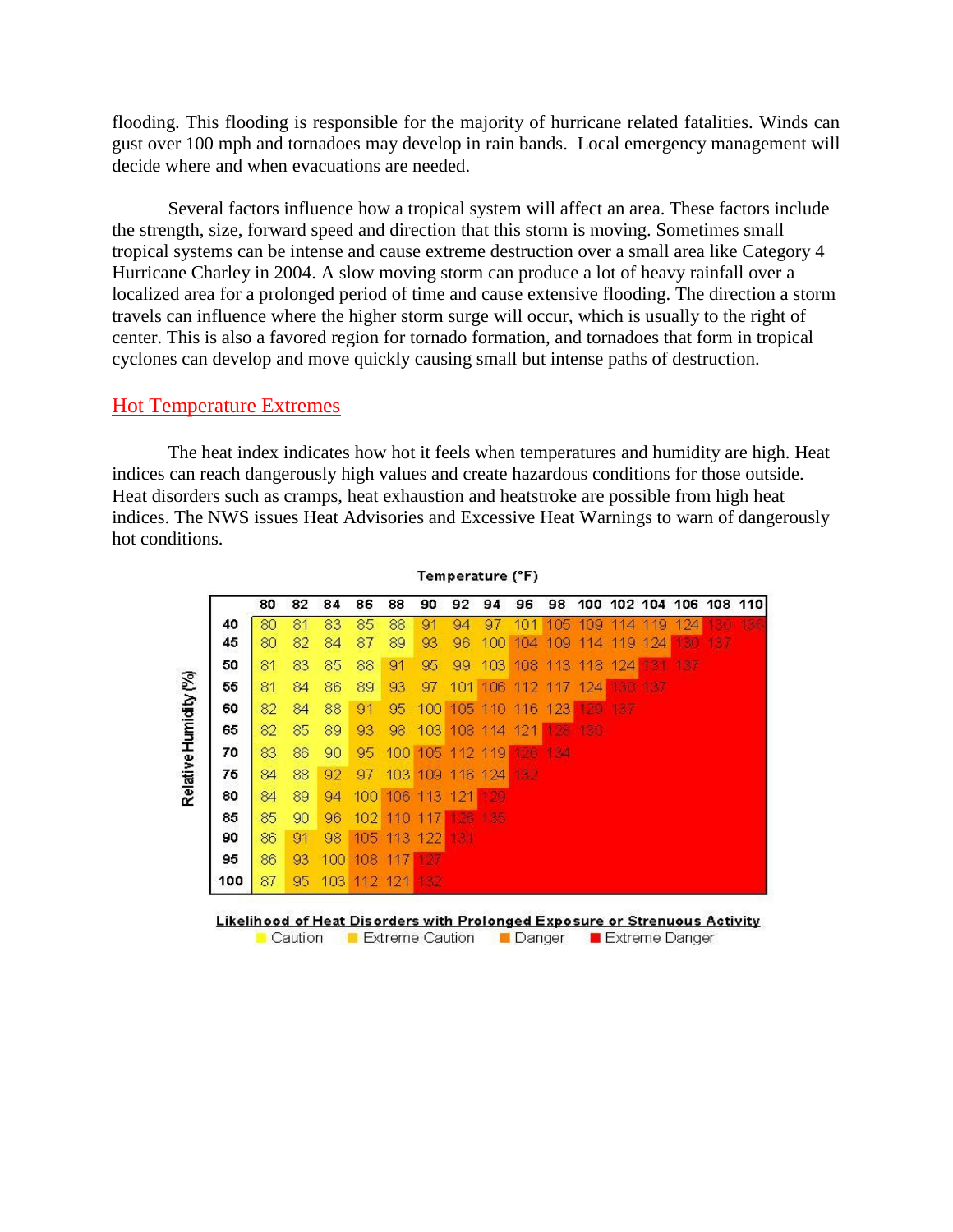#### Winter Weather Hazards

Although rare in Florida, about 60 percent of deaths in winter storms occur in vehicle accidents on icy and snowy roads. Those most susceptible to the cold are young children (under 2 years old) and the elderly (over 60 years old). Some deaths occur from fires started by improper use of alternative heat and light sources such as fireplaces, candles and space heaters. Schools should be aware of extreme cold weather conditions and the impacts on students, especially those waiting for buses and/or those involved in outdoor activities. The severity of cold exposure to a person is a function of the temperature, wind, the amount of time exposed to the cold conditions and the person's clothing. The NWS issues Wind Chill Warnings and Advisories when the combination of winds and low temperatures will make it dangerously cold to be outdoors for a prolonged period.

|                        |      |    |    |    | <b>NWS Windchill Chart Straw</b>                                                |          |                |                                       |                                                    |       |       |       |       |       |        |       |       |                    |       |
|------------------------|------|----|----|----|---------------------------------------------------------------------------------|----------|----------------|---------------------------------------|----------------------------------------------------|-------|-------|-------|-------|-------|--------|-------|-------|--------------------|-------|
|                        |      |    |    |    |                                                                                 |          |                |                                       | Temperature (°F)                                   |       |       |       |       |       |        |       |       |                    |       |
|                        | Calm | 40 | 35 | 30 | 25                                                                              | 20       | 15             | 10                                    | 5                                                  | O     | 43.   | -10   | $-15$ | -20   | -25    | -30   | -35   | -40                | -45   |
|                        | 5    | 36 | 31 | 25 | 19                                                                              | 13       | $\overline{7}$ | 1                                     | -5                                                 | $-11$ | $-16$ | -22   | $-28$ | $-34$ | $-40$  | $-46$ | $-52$ | -57                | $-63$ |
|                        | 10   | 34 | 27 | 21 | 15                                                                              | 9        | 3              | -4                                    | -10                                                | $-16$ | -22   | $-28$ | -35   |       | $-47$  | $-53$ | -59   | -66                | $-72$ |
| Wind (mph)             | 15   | 32 | 25 | 19 | 13                                                                              | 6        | $\Omega$       | -7                                    | $-13$                                              | -19   | $-26$ | $-32$ | $-39$ | $-45$ | $-51$  | $-58$ | $-64$ | $-71$              | $-77$ |
|                        | 20   | 30 | 24 | 17 | 11                                                                              | 4        | $-2$           | -9                                    | $-15$                                              | $-22$ | $-29$ | $-35$ | $-42$ | $-48$ | $-55$  | $-61$ | $-68$ | $-74$              | $-81$ |
|                        | 25   | 29 | 23 | 16 | 9                                                                               | 3        | -4             | $-11$                                 | $-17/$                                             | $-24$ | -31   | -37   | $-44$ | $-51$ | $-58.$ | $-64$ | -71   | -78                | -84   |
|                        | 30   | 28 | 22 | 15 | 8                                                                               | 1        | -5             | $-12$                                 | -19                                                | $-26$ | $-33$ | $-39$ | $-46$ | $-53$ | $-60$  | $-67$ | $-73$ | -80                | -87   |
|                        | 35   | 28 | 21 | 14 | $\overline{z}$                                                                  | $\Omega$ | $-7$           | $-14$                                 | -21                                                | -27   | $-34$ | $-41$ | $-48$ | -55   | -62    | -69   | -76   | -82                | -89   |
|                        | 40   | 27 | 20 | 13 | 6                                                                               | $-1$     | -8             | $-15$                                 | -22                                                | $-29$ | $-36$ | $-43$ | $-50$ | $-57$ | -64    | -71   | -78   | -84                | -91   |
|                        | 45   | 26 | 19 | 12 | 5                                                                               | $-2$     | -9             | $-16$                                 | $-23$                                              | $-30$ | $-37$ | $-44$ | -51   | $-58$ | -65    | -72   | -79   | -86                | -93   |
|                        | 50   | 26 | 19 | 12 | 4                                                                               | -3       | -10            | $-17/$                                | $-24$                                              | -31   | $-38$ | $-45$ | $-52$ | -60   | $-67$  | $-74$ | -81   | $-88$              | -95   |
|                        | 55   | 25 | 18 | 11 | 4                                                                               | -3       | $-11$          | $-18$                                 | $-25$                                              | $-32$ | $-39$ | $-46$ | $-54$ | $-61$ | $-68$  | $-75$ | -82   | -89                | -97   |
|                        | 60   | 25 | 17 | 10 | 3                                                                               |          |                | -19                                   | -26                                                | $-33$ | $-40$ | $-48$ | -55   | -62   | -69    | $-76$ | -84   |                    | -98   |
| <b>Frostbite Times</b> |      |    |    |    |                                                                                 |          |                | 30 minutes<br>10 minutes<br>5 minutes |                                                    |       |       |       |       |       |        |       |       |                    |       |
|                        |      |    |    |    | Wind Chill (°F) = 35.74 + 0.6215T - 35.75( $V^{0.16}$ ) + 0.4275T( $V^{0.16}$ ) |          |                |                                       | Where, T= Air Temperature (°F) V= Wind Speed (mph) |       |       |       |       |       |        |       |       | Effective 11/01/01 |       |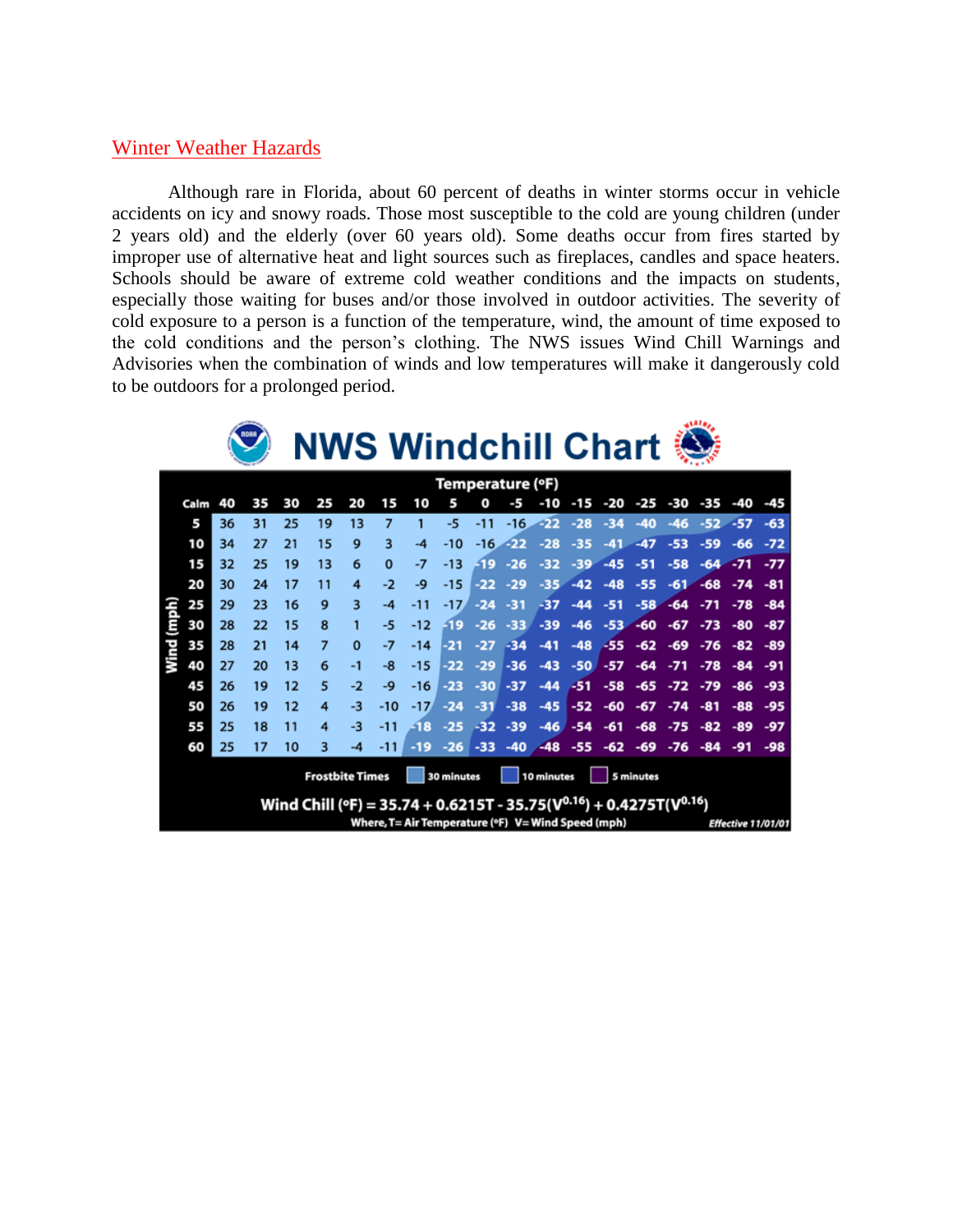**SEATHA** 

Section 2: Designing a SWEP

## Severe Weather Team and Coordinators

We recommend a school "Severe Weather Team" which may include a primary and at least one assistant coordinator. The coordinators would be responsible for developing the customized school's SWEP. This may involve working with the local school board, administrators and faculty to implement the plan.

#### How to Determine Tornado and High Wind Safety Zones in Your School

Schools are diverse in design. We recommend that this phase of the SWEP be accomplished with the help of an engineer or architect familiar with the school's design. You may also wish to reference FEMA's document entitled ["Tornado Protection: Selecting Refuge](http://www.fema.gov/library/viewRecord.do?id=1563)  [Area in Buildings.](http://www.fema.gov/library/viewRecord.do?id=1563)" Below, you will find some general guidelines and basic concepts to help you locate safe shelter areas in your school where faculty and students can congregate when hazardous weather is approaching.

Some of the greatest threats from strong winds caused by a tornado, tropical system, thunderstorm downburst or a strong pressure surge behind a cold front include:

- 1. Roof failure
- 2. Breaking glass, and
- 3. Flying debris (airborne missiles).

Some of the most dangerous locations during strong wind events are generally large rooms with big expansive roofs such as cafeterias, gymnasiums, and auditoriums. The collapse of the room's outer load-bearing wall can lead to the failure of the entire roof. Gravity helps keep roofs attached. When strong winds act on a structure, pressure



differences are created causing outward pressures forces that can act to lift the roof.

Rooms with large windows that can shatter from airborne missiles or from pressure stresses are extremely dangerous. While windows on the side of the school facing the storm are most susceptible, as the storm passes, any windows could potentially shatter. Once winds enter a

building, additional damage is highly likely.

Small windowless interior rooms that are away from exterior doors offer some protection, which include bathrooms and hallways. All doors and windows should be

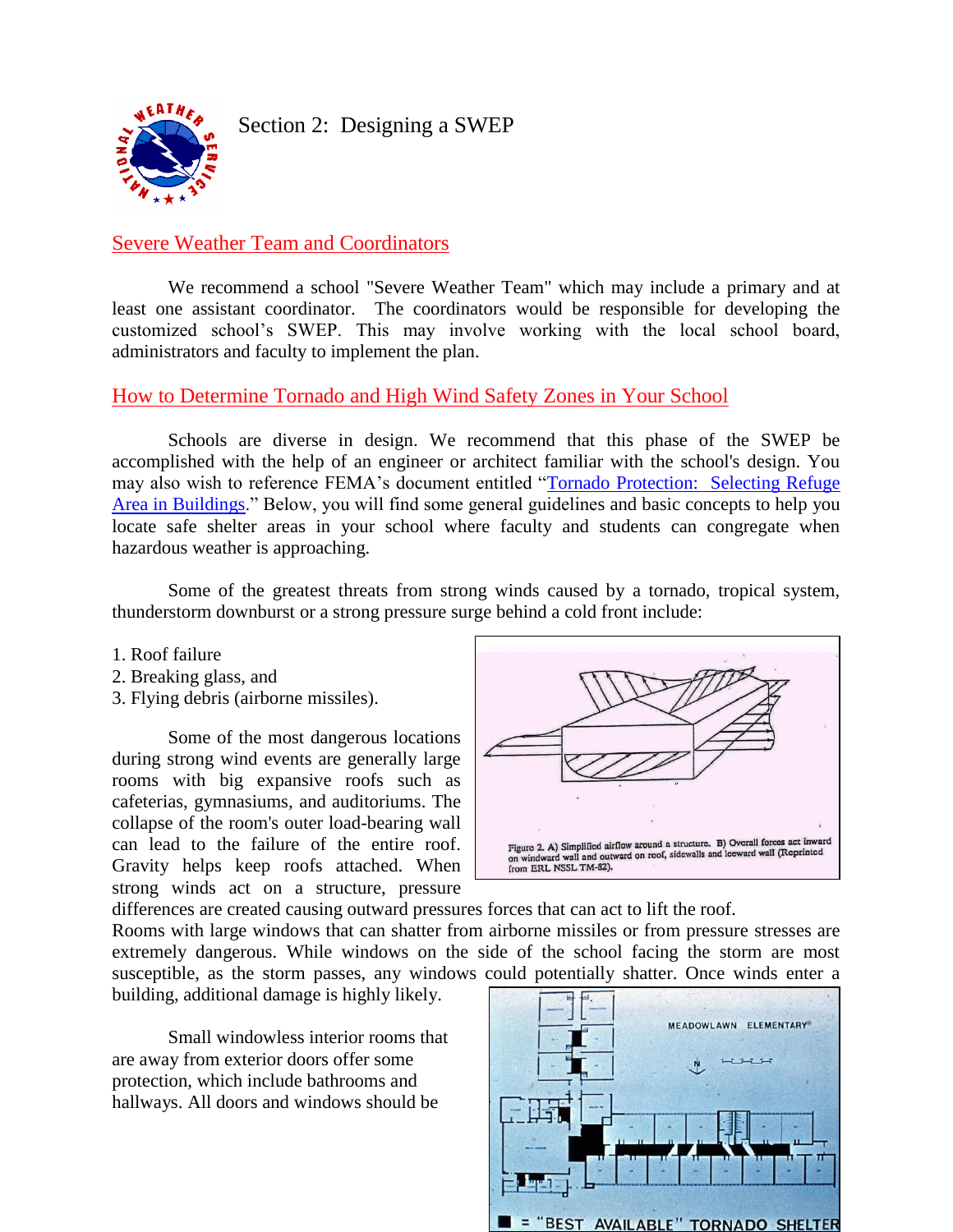closed, if possible. Interior load-bearing walls (with short roof spans) provide better protection than temporary or non-load-bearing walls. If your school has more than one level, we recommend evacuating the upper floor of the school to the lowest level.

"Open classroom" schools may have a difficult task of finding safe areas due to a lack of interior load-bearing walls, large spanning roofs and the use of a lot of glass. You may not be able to find enough ideal space to occupy your entire faculty and student body. You can, however, find safer locations. Below is a list of vulnerable areas, beginning with the locations that have the highest probability of failure from severe weather:

- 1. Mobile Classrooms
- 2. Rooms with large roof spans (gymnasium, auditorium, cafeteria)
- 3. Windows on exterior walls
- 4. Roof
- 5. Exterior walls of upper level
- 6. Interior walls of upper level; exterior walls of lower level; interior glass; interior, lower level, non-load bearing walls.

You may wish to rank areas of your school according to safety. Next, begin filling the safest areas first with faculty and students and continue down your safe place list until you have found space for the entire school body. We strongly suggest seeking the professional advice of an engineer or architect to locate the safest areas of your school. The safe areas listed above are based on broad generalities.

#### How to Receive Emergency Weather Information

NOAA Weather Radio (NWR) provides a continuous broadcast of weather information including forecasts, and, if needed, severe watches and warnings. All severe weather watches and warnings tone alert the radio even when it is in 'silent' mode. NWRs can be purchased at most retail stores or on-line, and they range in price from \$30-\$80. Some models have the Specific Area Message Encoder (SAME) feature which allows you to program the radio to tone alert for the counties you choose. The SAME feature uses the county Federal Information Processing Standards (FIPS) code to program which counties you want your radio to tone alert for severe weather watches and warnings. Some NWR models include features such as a link to your public announcement (PA) system, the ability to set off a pager or to call someone, flashing lights for new warnings and a button to play the warning back with a date/time stamp. For more information on the NWR, please visit [www.nws.noaa.gov/nwr](http://www.nws.noaa.gov/nwr)

Alternative methods to receive NWS warnings include:

- 1. Monitor your local NWS website for real time local information [\(www.weather.gov\)](http://www.weather.gov/). The website will constantly refresh and show the latest watches and warnings.
- 2. Monitor local TV and radio stations for Emergency Alert System (EAS), which include watches and warning from the National Weather Service. EAS operates on a cooperative agreement between broadcasters and federal, state, and local government agencies.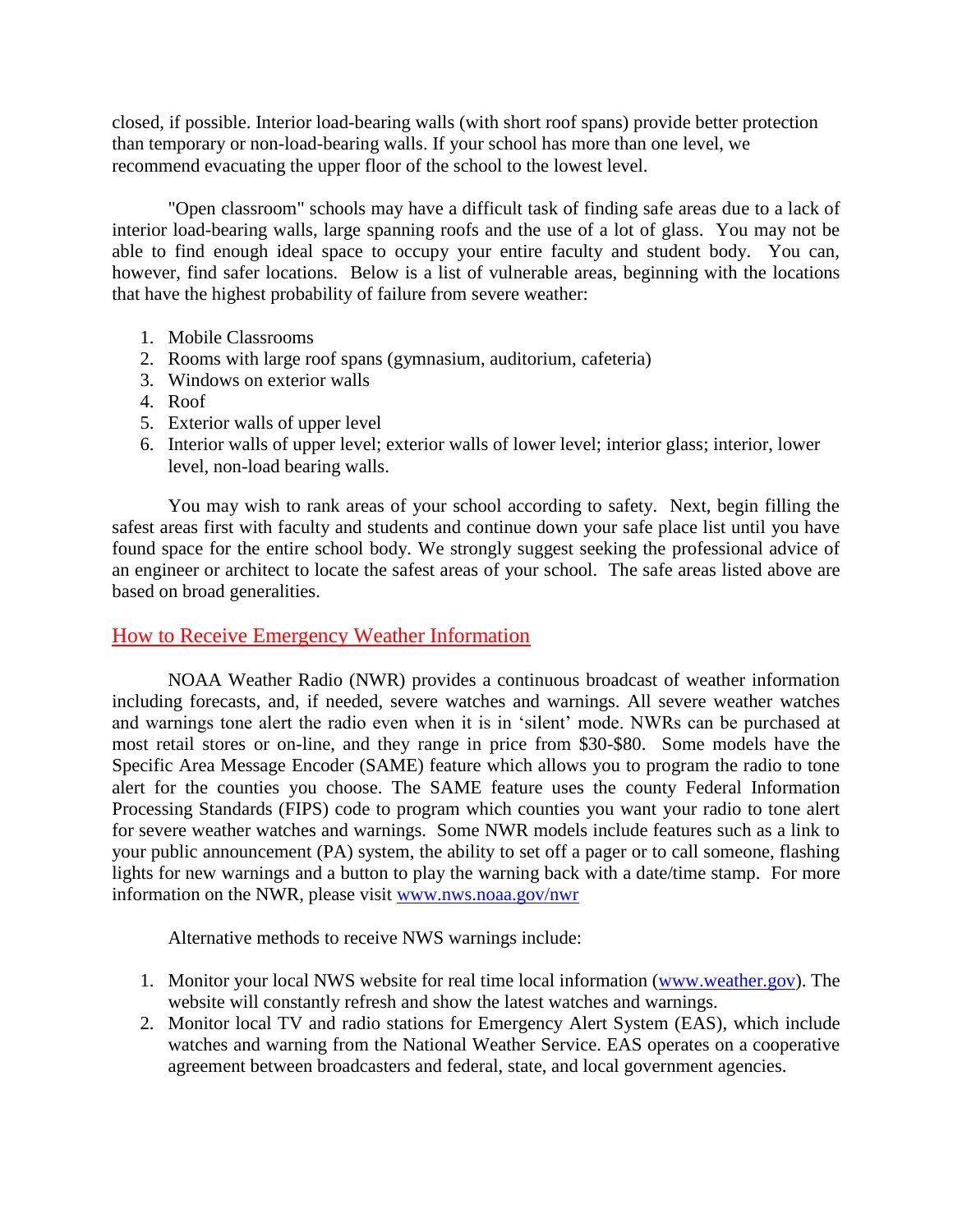- 3. If you have cable television access, The Weather Channel uses NWS products and broadcasts warnings immediately upon receipt from the NWS via a satellite link. Warnings are continuously scrolled across the bottom of the screen.
- 4. Some cable companies include a channel with a local NWS radar display and use NWR as a voice-over.

Listen for the type of watch or warning and where it is in effect. The severe weather coordinators should know what actions to take based on this information. You may wish to have a local map which details nearby counties and towns you hear broadcast in the warning. There is no need to take emergency action if the warning is not for your location. However, hearing the warning will hopefully heighten your awareness that severe weather may affect your location.

#### How Administration Might Alert Faculty and Students to Take Action

Most schools utilize a public announcement (PA) system to directly inform faculty and students. In some cases, electricity may be lost during a storm before you have activated your SWEP. You may wish to have a back-up alert device such as a compressed air horn or megaphone.

If your school has portable classrooms, detached gymnasiums and/or cafeterias or another facility that is not connected to the PA, then we recommend making special arrangements to notify these areas of the impending weather hazard. Sending "runners" outside to mobile classrooms is not advisable due to lightning risks. Wireless communication devices are an effective means for such communication. "Walkie-talkies" and cell phones may be the least expensive means of communication.

Handicapped or learning-disabled students may require special attention. You may wish to assign a partner to each special needs student who will insure that the student is transported to an appropriate safe place.

#### When to Activate Your SWEP and When to Return to Normal Activities

When deciding to activate the SWEP, you will need to determine the type of weather hazard expected as well as the time of impact on your school. A SWEP may work best with phases of activation.

#### General Thunderstorm Threats including Lightning

Outdoor activities will be the most susceptible to all weather hazards, including lightning. If thunder is heard and/or lightning is seen, outdoor activities should be delayed immediately and students, faculty and spectators moved as quickly as possible into a grounded structure. The delay in activities should last until the storm has safely passed. Wait at least 30 minutes until after the last rumble of thunder to resume outdoors events.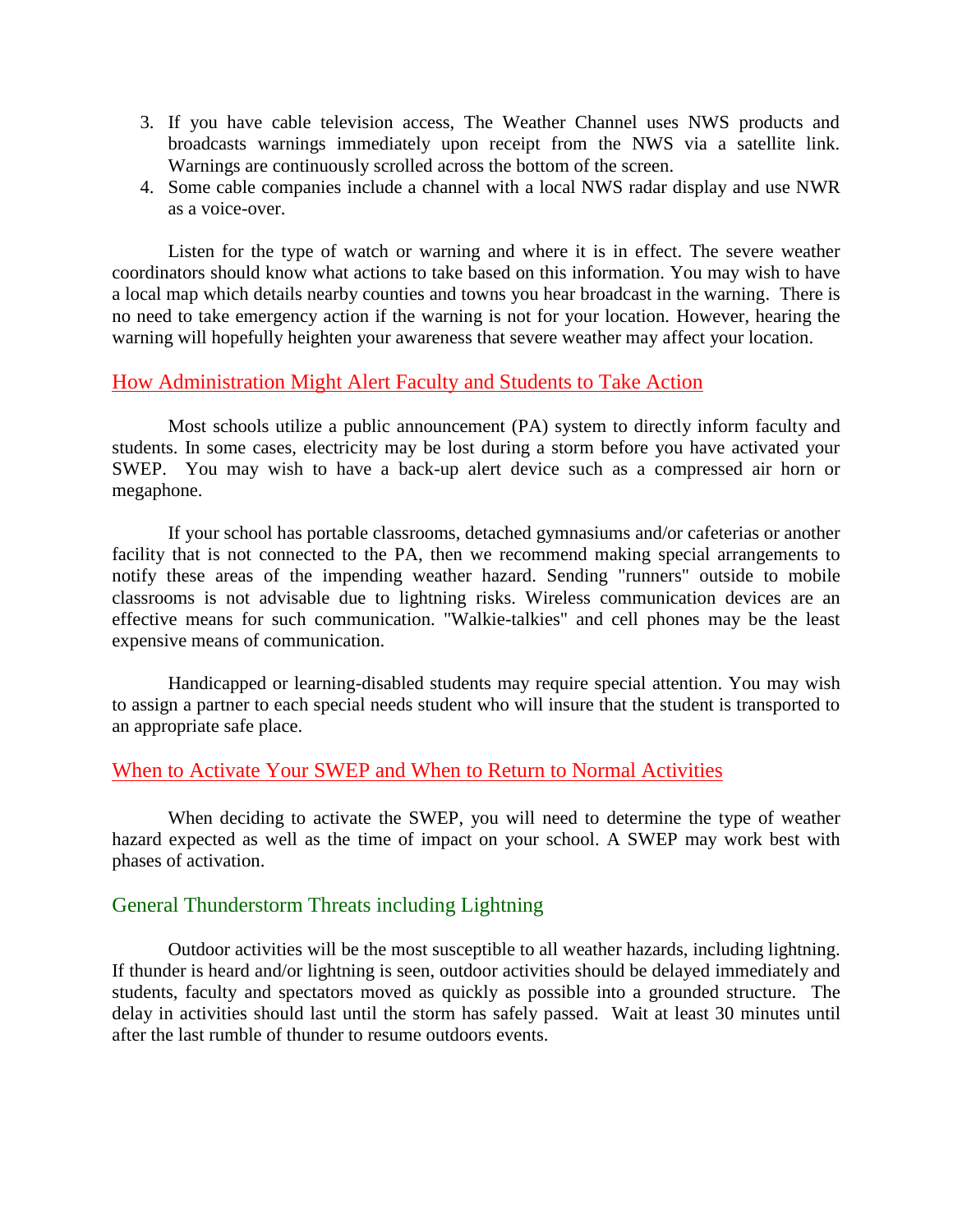#### Severe Thunderstorm or Tornado Watches

A tornado or severe thunderstorm watch means that conditions are favorable in the watch area for tornadoes and severe thunderstorms to develop. If you are in a watch, you may wish to postpone outdoor activities. If a line of storms is approaching your school and you remain under a watch, you may want to proactively move students from the most susceptible areas of your school which may include portables and gymnasiums. For potentially severe thunderstorms, you may want to post teachers or school personnel trained in spotting severe weather to monitor the storms as they approach.



This is an example of a watch box. Normally, severe thunderstorm and tornado watches include a large area which may span many states and include many counties. A watch means that the ingredients to produce severe weather are phasing over the area under a watch. Severe weather could develop in the watch area; keep an eye to the sky and monitor NWR, TV, radio and/or the internet for possible warnings.



Position,' as illustrated above.

#### Severe Thunderstorm Warning

If a severe thunderstorm warning is issued and the storm is approaching your location, all of the above actions are advised. In addition to strong damaging winds, severe thunderstorms may contain large destructive hail. We recommend relocating faculty and students away from windows and skylights to pre-designated safe areas until the storm passes.

#### Tornado Warning

If a tornado warning is issued and the tornado is approaching your location, we recommend executing your SWEP immediately and relocating faculty and students to the safest areas of the school. We recommend the 'Tornado Crouch

If the storm has not yet reached your school, you may wish to move students from relatively unsafe areas and post a trained storm spotter to monitor the storm's approach on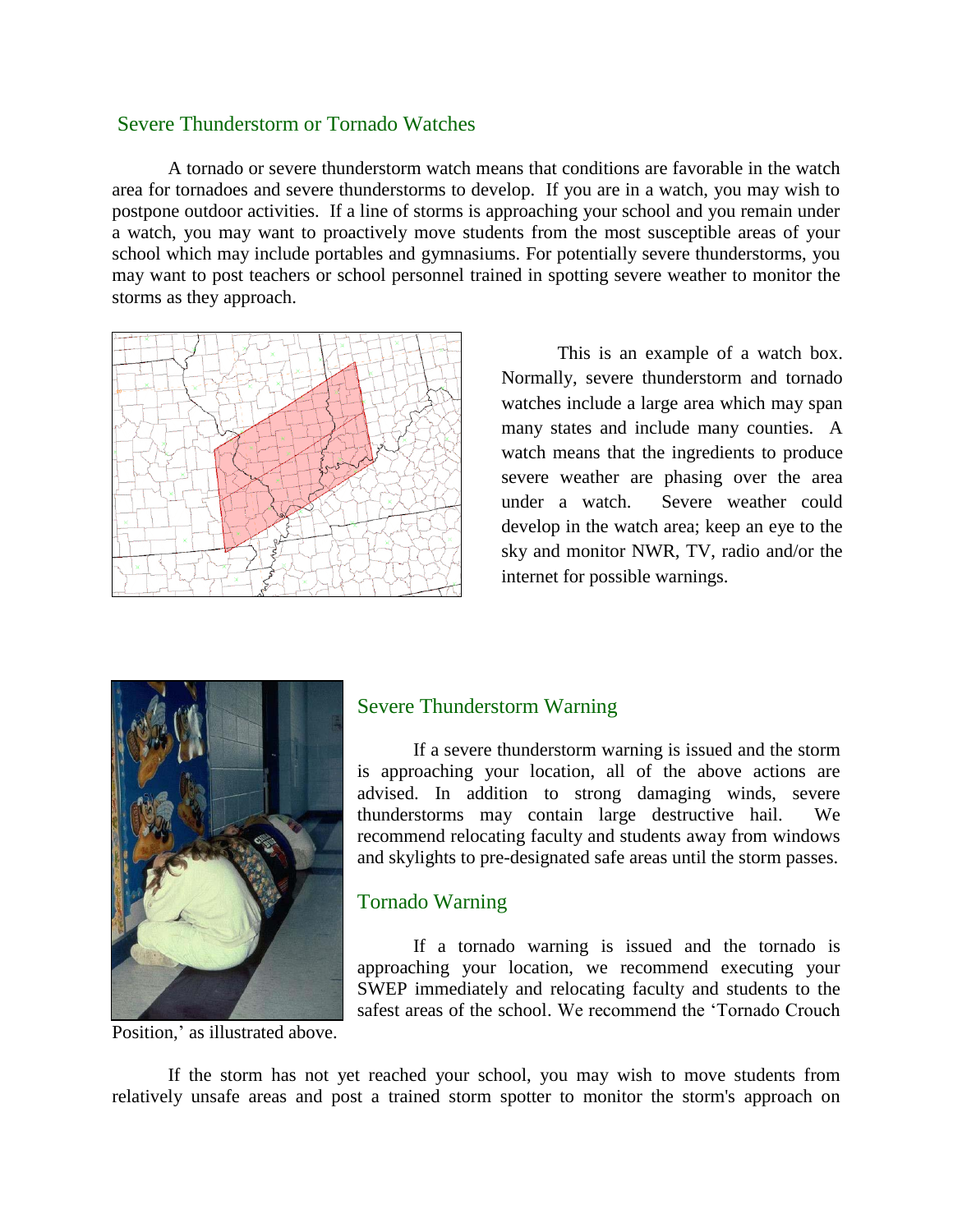internet radar. Your SWEP drills will determine approximately how long it will take to relocate everyone to pre-designated safe areas.

If you did not receive a tornado warning and students and teachers are in class when the classic "freight train" noise is heard, we recommend everyone drop to the floor and under desks and form the 'Tornado Crouch Position.'

Once the storm has past and the school facility safe, you may wish to return students may to normal activities and locations. Remain alert for the possibility of additional storms especially if you continue under a tornado or severe thunderstorm watch.



This is an example of a warning polygon. Severe thunderstorm and tornado warnings are issued for much smaller areas compared to watches, and warnings are only issued when severe weather is imminent. If your location resides in the polygon warning, then you should prepare for severe weather in your area. Areas located the most narrow part of the polygon warning will be most prone to severe weather within minutes.

### When to Consider Holding School Buses

Consider holding the departure of buses when severe weather watches or warning are in effect for your area. There are two primary considerations:

- 1. How long will it take before all students reach home safely? Include the time it takes for students to walk from the bus stop to their home or after school care.
- 2. How much time before the storm impacts your district? Severe weather watches are sometimes issued several hours in advance of thunderstorm development. It may also be a rapidly evolving severe weather situation with less than an hour before severe weather is expected to develop.

If condition number 2 above is less than condition 1, then we recommend delaying the departure of school buses. Although buses may offer adequate shelter from lightning and hail, they do not provide protection from severe winds or tornadoes. You may also wish to consider if your students live in mobile homes. These homes are highly susceptible to high winds regardless if they are anchored or tied down. The school would be a safer place for students compared to a mobile home during a severe storm. We do not advise the dismissal of children during severe weather. We recommend everyone seek a safe location during imminent severe weather.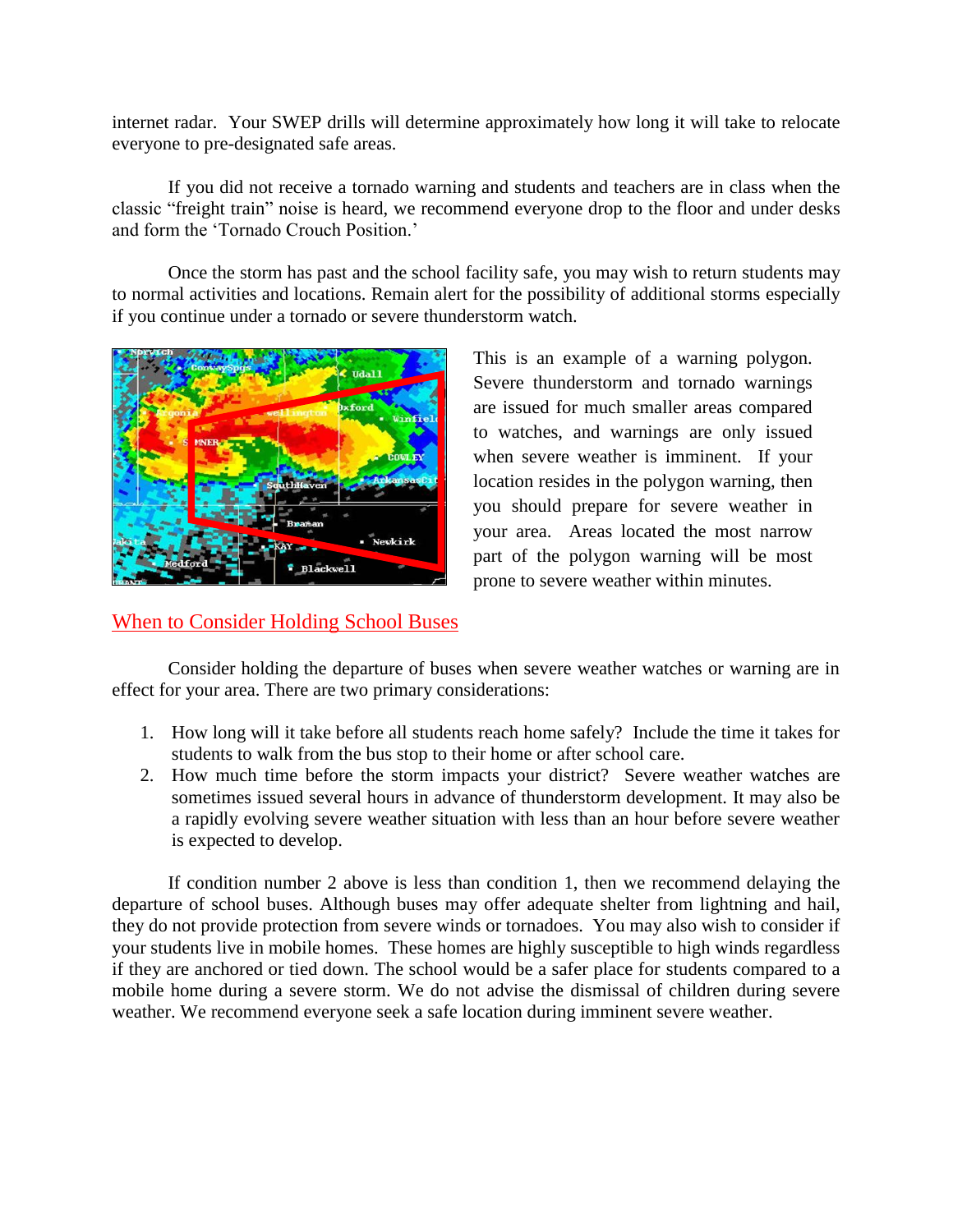#### Recommended School Bus Actions

We recommend that all school bus drivers are trained on how to react during severe weather situations. Encourage drivers to consider safe structures along their routes where they may seek shelter if severe weather is in the area.

#### Tornado and Severe Wind Safety for School Buses

#### **NEVER ATTEMPT TO OUT-DRIVE A TORNADO!**

If a bus driver has reason to believe a tornado is approaching, we advise the following:



- 1. If time permits, transport students to a well constructed building. Lead them to an interior first floor room away from windows and doors.
- 2. If a well-constructed building is not available, look for a ditch or low lying, un-flooded area. Stop the bus downwind of the selected location to prevent winds from rolling the bus toward students. Unload the bus and lead students to the low area and have them get into the 'Tornado Crouch Position.'

#### Flood Safety for School Buses

#### **NEVER ATTEMPT TO DRIVE THROUGH FLOOD WATERS!**

If your bus routes traverse small streams, creeks or rivers, we recommend having either an alternate route or a contingency plan to return to the school if flood waters are encountered. River flooding and coastal flooding are generally well forecast with warnings issued early enough that schools and bus drivers can plan their strategy prior to placing the students on the bus. However, flash flooding, which includes a sudden and dramatic rise in fast moving water levels, can occur with little warning.

If drivers cannot determine how deep the water is that covers the road, we strongly suggest not passing through it. The road may have been undermined or the water may be deep enough to stall the bus and place all of it occupants in danger. There may also be a sinkhole. We recommend not entering underpasses that are filling with water. If the water appears to be flowing (moving across the road), do not enter. The bus may act as a barrier, and the water may lift and move the bus. If water is flooding over or around a bridge, do not cross it, it could collapse from the weight of the bus. The foundation of the bridge may have been compromised.

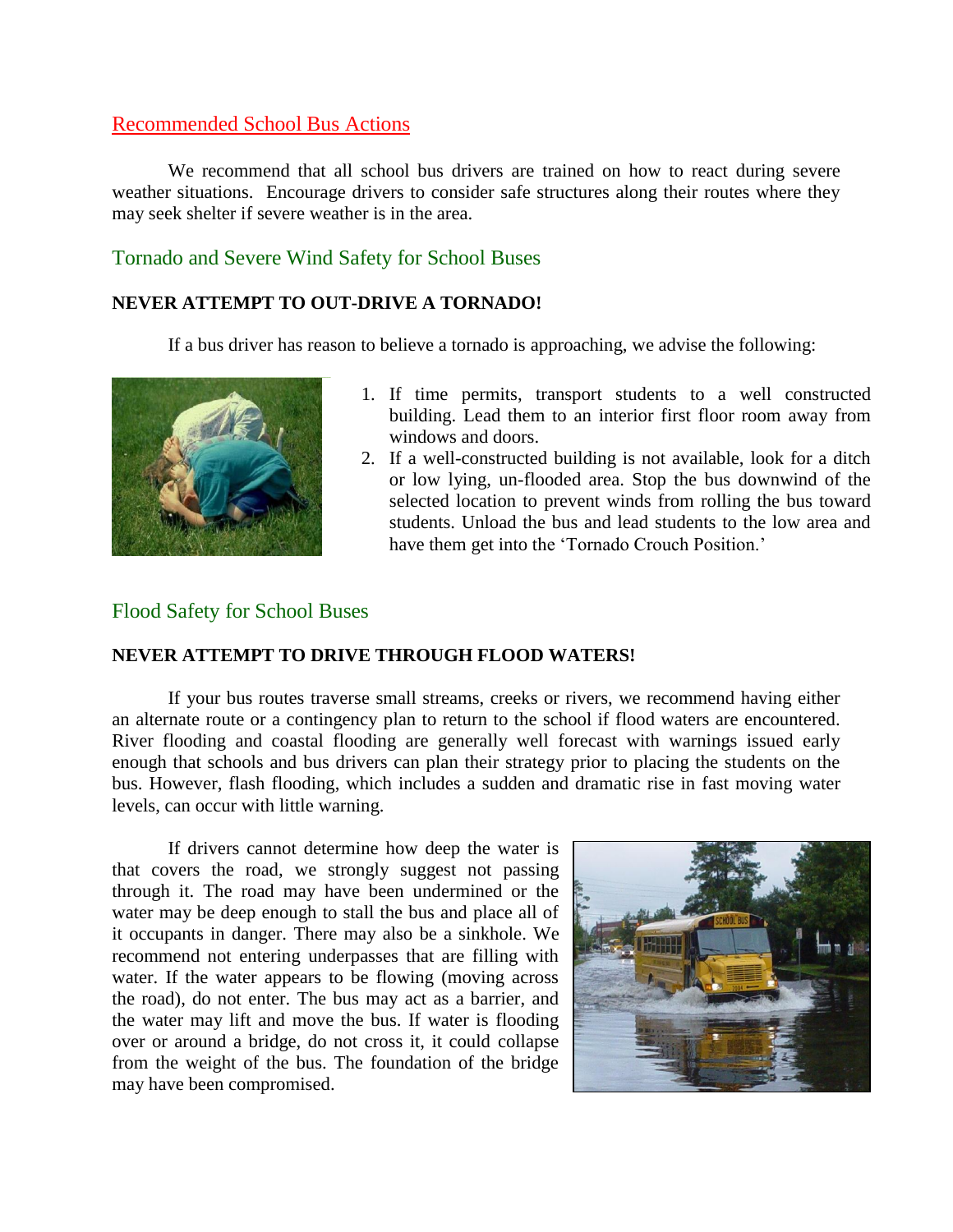Water can rise rapidly and the force of the water against a vehicle, including a school bus, can be powerful enough to move it. If the driver is caught in an unavoidable situation and the vehicle stalls in rising water, we advise that the driver lead all occupants out of the bus immediately to seek higher ground.

#### Special Considerations for Other Weather Hazards

#### Tropical Systems

If school is in process when a hurricane or tropical storm strikes, we recommend actions similar to those advised for flooding, lightning, and strong damaging winds. Schools susceptible to river or coastal flooding may be asked to evacuate. Some schools may become shelters for people in flood prone areas or those living in mobile homes.

#### Excessive Heat

We recommend keeping students out of the sun and reducing or eliminating strenuous activities, even indoors. You may wish to encourage students to drink water and wear lightcolored, light-weight clothing. Faculty may wish to learn the symptoms of heat disorders and first aid procedures.

#### Winter Weather Hazards

In cases of extreme cold, proper clothing is important and should be stressed to students. Outdoor activities may need to be rescheduled or cancelled. Faculty may wish to learn the signs of frost bite and hypothermia as well as first aid for these conditions.

#### Periodic Drills and Severe Weather Safety Instruction

We strongly recommend periodic severe weather drills and severe weather safety training. Drills not only help students and faculty practice the actions they need to take during a severe weather event, but they will also allow you to evaluate your SWEP's effectiveness and address possible questions that need answers before a real severe weather event approaches your school. You may wish to address the following:

- 1. Did everyone hear the alert message & understand what to do?
- 2. Were they able to get to designated safe areas in a reasonable amount of time?
- 3. Did the designated safe areas accommodate the students and faculty?

We suggest conducting drills in conjunction with a severe weather awareness program. This may help reinforce why sudden safety actions are required when severe weather approaches and hopefully encourage students and faculty to develop severe weather safety plans at home.

The NWS and the Florida Department of Emergency Management (FDEM) conduct a statewide weather awareness week each February. During this week, the NWS, FDEM and local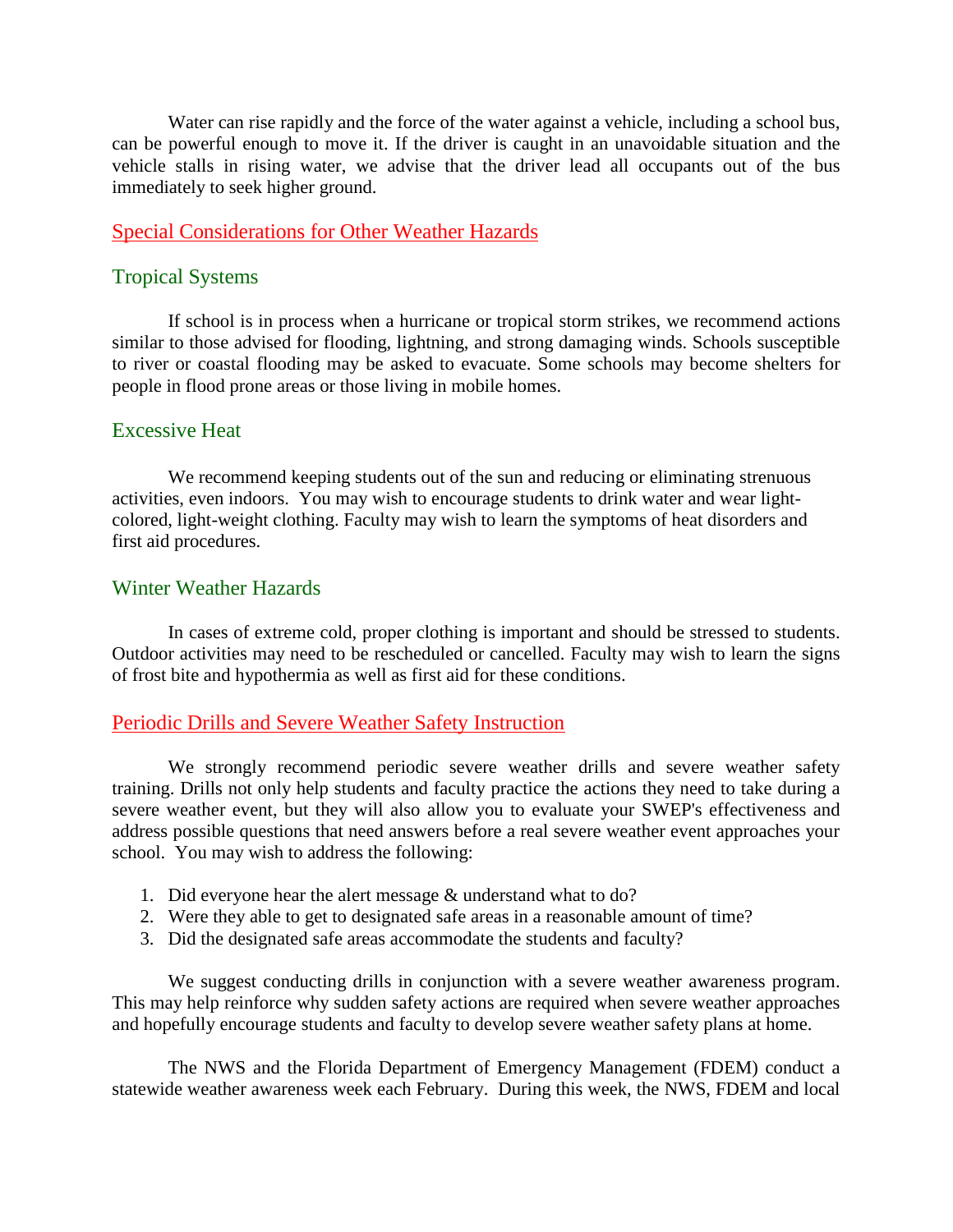media encourage schools to participate in a coordinated tornado warning drill which includes a test tornado warning from the NWS and the media triggering the Emergency Alert System (EAS). This drill ensures that the warning message is received and will serve as an opportunity for your school to practice your SWEP. We encourage that at least two tornado drills are conducted throughout the school year, preferably more.

Lightning Awareness, Flood Awareness and Tropical Awareness Weeks occur each spring. These weeks may be opportune times for your school to conduct severe weather drills and promote weather awareness education. You can contact your local NWS or emergency management office if you would like a speaker to come to your school and discuss severe weather safety.



Appendices

#### Appendix A: National Weather Service Products

WARNINGS – When a weather warning is issued for your area the hazard is imminent. We recommend immediate action and to seek adequate shelter. The probability of your experiencing severe weather is high if your area is under a severe weather warning. Warnings are issued based on eyewitness reports or persistent and strengthening radar signatures.

- 1. Tornado Warning: Issued when a severe storm has strong rotation signatures via Doppler radar close to the ground or based on an eyewitness report of a developing tornado. Also issued if a waterspout (tornado over water) is making landfall.
- 2. Severe Thunderstorm Warning: Issued for thunderstorms capable of producing damaging winds ( $\geq$  58 mph) or large hail (diameter  $\geq$  1 inch).
- 3. Flood Warning: Issued when rising water will threaten life and property. Includes Flash Flood Warnings, Areal Flood Warnings and river Flood Warnings.
- 4. Hurricane Warning: Hurricane force conditions (sustained winds  $\geq$  74 mph) are expected within 36 hours.
- 5. Tropical Storm Warning: Tropical Storm force conditions (sustained winds  $\geq$  39 mph) are expected within 36 hours.
- 6. Excessive Heat Warning: Issued when the heat index is forecast to be  $\geq 115^{\circ}$ F.
- 7. Freeze Warning: Issued when temperatures  $\leq 32$  ° F are imminent.
- 8. Hard Freeze Warning: Issued when temperatures are  $\leq$  27 ° F are imminent.
- 9. High Wind Warning: Issued for non-convective wind speeds of  $\geq 40$  mph or nonconvective wind gusts  $\geq$  58 mph.
- 10. Wind Chill Warning: Issued for wind chills  $\leq 10$  ° F and winds of  $\geq 10$  mph for  $\geq$ 4 hours.
- 11. Winter Storm Warning: Issued when  $\geq 2$  inches of snow are expected in 24 hours; **or** when falling snow will reduce visibilities below ¼ mile and winds gust  $\geq$  35 mph; **or** when any accumulation of ice or sleet will impact transportation, commerce or power.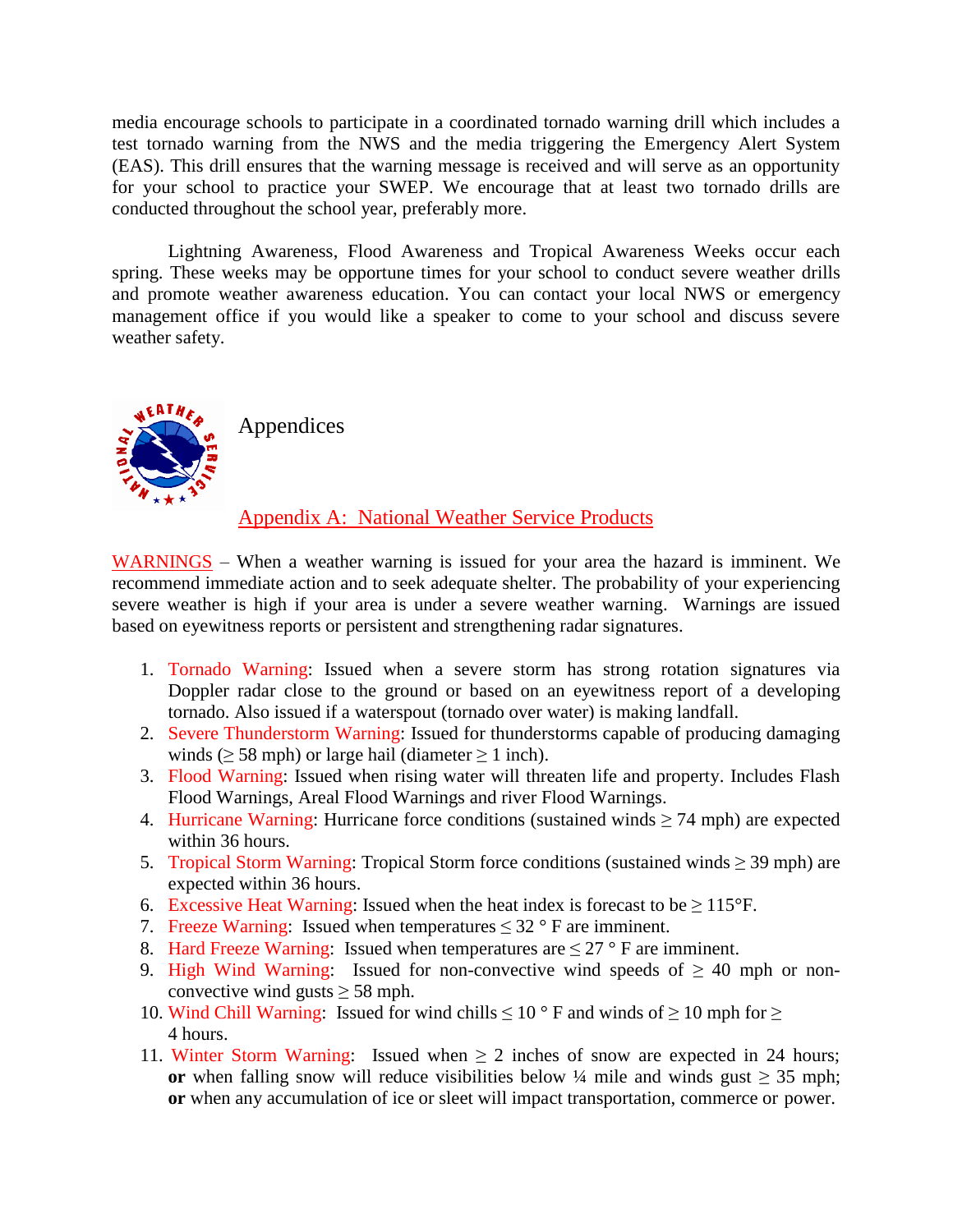WATCHES – When the ingredients to produce a specific significant weather threat are forecast, a weather watch is issued. Watches generally cover larger areas than warnings. A weather watch means that it would be prudent to continue to monitor the evolving weather situation and to be prepared to take necessary safety actions in case a warning is later issued.

- 1. Tornado Watch: Conditions are favorable for severe thunderstorms to produce tornadoes and/or waterspouts.
- 2. Severe Thunderstorm Watch: Conditions are favorable for severe thunderstorms to develop.
- 3. Flood Watch: Conditions are favorable for flooding to occur in the watch area. Flooding could threat life and property. Includes Flash Flood Watches, Areal Flood Watches and river Flood Watches.
- 4. Hurricane Watch: Hurricane force conditions possible within 48 hours.
- 5. Tropical Storm Watch: Tropical Storm force conditions possible within 48 hours.
- 6. Freeze Watch: Issued when temperatures  $\leq 32$  ° F are possible.
- 7. Hard Freeze Watch: Issued when temperatures  $\leq 27$  ° F are possible.
- 8. Winter Storm Watch: Issued when  $\geq 2$  inches of snow are expected in 24 hours; **or** when falling snow will reduce visibilities below  $\frac{1}{4}$  mile and winds gust  $\geq$  35 mph; or when any accumulation of ice or sleet will impact transportation, commerce or power.

ADVISORIES – An advisory is issued for weather that is expected to be a disruption and an inconvenience, but it is not expected to be an imminent threat to life or property.

- 1. Urban and Small Stream Flood Advisory: Issued for minor street flooding and swollen creeks and streams.
- 2. Dense Fog Advisory: Issued when visibilities are reduced below ¼ miles in fog.
- 3. Dense Smoke Advisory: Issued when visibilities are reduced below ¼ miles in smoke.
- 4. Heat Advisory: Issued when the heat index is 110-114  $\degree$  F and is extended over night if minimum temperatures are  $\geq$  76 ° F.
- 5. Lake Wind Advisory: Issued for wind speeds 20-24 mph or wind gusts 30-39 mph.
- 6. Wind Advisory: Issued for wind speeds 25-39 mph or wind gusts 40-57 mph.
- 7. Wind Chill Advisory: Wind chills of  $\leq 25$  ° F and winds of  $\geq 10$  mph for  $\geq 4$  hours.
- 8. Winter Weather Advisory: A winter weather event is possible within 12 hours but will likely remain below warning criteria.

STATEMENTS – Statements are issued to update current weather situations or highlight upcoming significant weather changes. Statements are also used to explain why watches, advisories, or warnings have been issued.

- 1. Special Weather Statement Issued for strong storms below severe limits but capable of producing frequent lightning, small hail and gusty winds to 55 mph.
- 2. Short-Term Forecasts Discuss the short-range forecasts for the next 1 to 6 hours. During active weather, these statements may be issued hourly.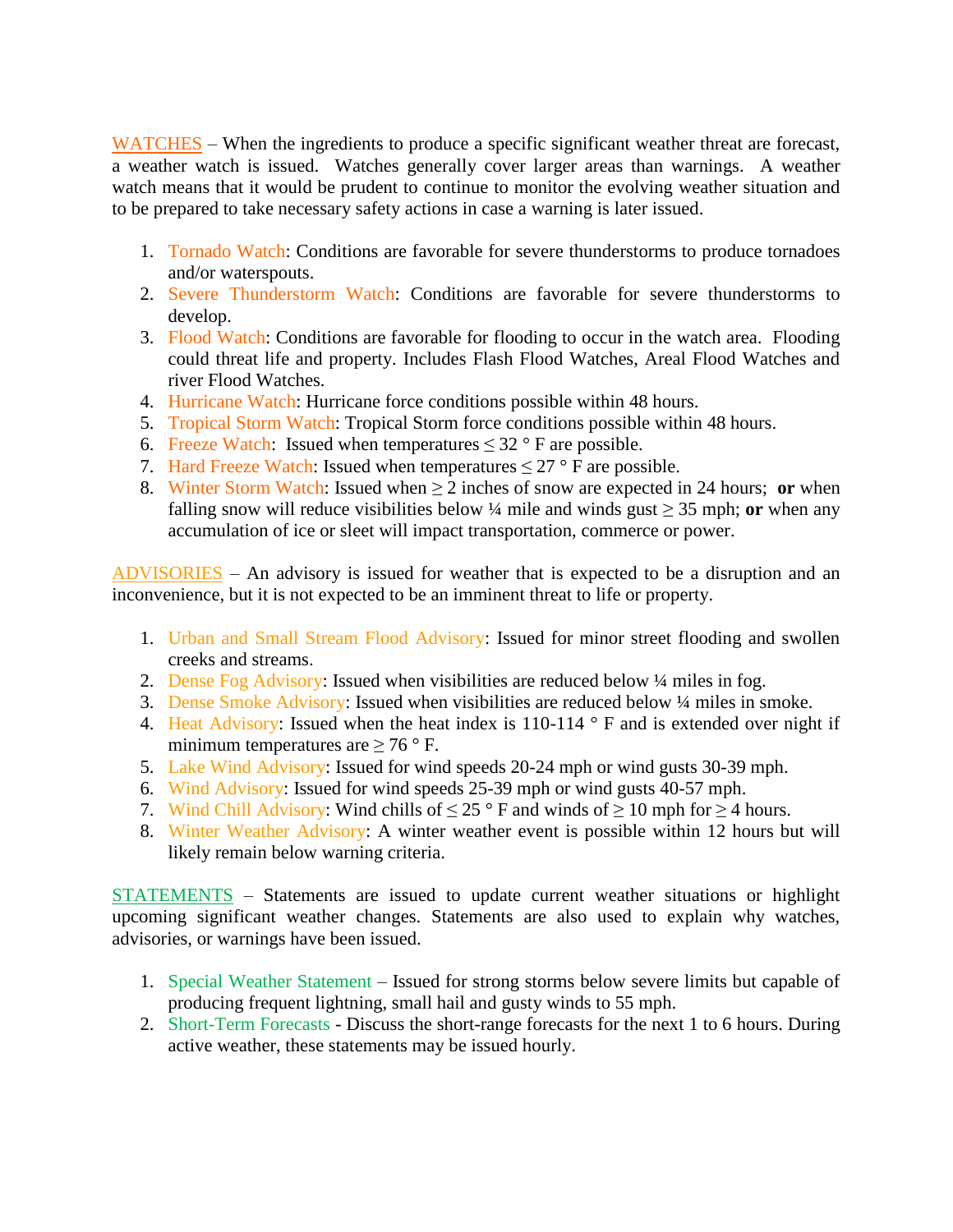FORECASTS – Forecasts provide general weather information such as maximum and temperatures, prevailing sky conditions, chances of rain as well as expected weather.

## Appendix B: Glossary of Weather Terms

#### Clouds and Thunderstorms

- 1. **Thunderstorm (Cumulonimbus):** The towering cumulus cloud has continued to grow in height and width and now lightning is occurring. The storm may extend 5-10 miles high into the atmosphere and extend 5-25 miles across. Heavy rain, gusty winds and hail may occur.
- 2. **Hail:** Precipitation in the form of ice that might descend from a thunderstorm.
- 3. **Squall Line:** A solid line or band of active thunderstorms.
- 4. **Gust Front:** The leading edge of rain cooled air that travels along ground away from the precipitation area of a shower or storm. Gusty cool winds and cooler temperatures often accompany a gust front as it moves through an area.
- 5. **Shelf Cloud:** A low-level, horizontal, wedge-shaped cloud that moves away from the precipitation area of a storm. It forms above the gust front as warm air ahead of the storm rides over the cool outflow from the thunderstorm.
- 6. **Wall Cloud:** This cloud appears as an isolated lowering of the rain-free base portion of a storm. It is attached to a thunderstorm and may be rotating. This is the portion of the thunderstorm from which a funnel cloud may descend.
- 7. **Funnel Cloud:** A funnel-shaped cloud extending from a towering cumulus or thunderstorm. It is associated with a rotating column of air that has condensed to form a cloud.
- 8. **Tornado:** A violently rotating column of air in contact with the ground and extending to the thunderstorm base often seen extending from near the wall cloud. It can be a few yards across to a mile wide.
- 9. **Hook Echo:** A radar signature that sometimes indicates a tornadic thunderstorm. The rain echo forms the hook pattern as air rotates around the strong updraft. The updraft is the hollow portion of the hook (looks like a '6') and is where the tornado would most likely be found (if the storm were to produce one).
- 10. **Downburst:** A downward rush of cool air toward ground that can impact with speeds over 60 mph and produce damage similar to that of a tornado. It usually occurs near the leading edge of the storm or may occur in heavy rain. Downburst wind damage levels objects along the ground in the direction that the downburst wind traveled.
	- a. **Microburst :** A downburst affecting an area  $\leq 2.5$  Km in diameter.
	- b. **Macroburst :** A downburst affecting an area  $\geq 2.5$  Km in diameter.
- 11. **Severe Thunderstorm:** A thunderstorm producing winds  $\geq$  58 mph and/or hail  $\geq$  1 inch in diameter.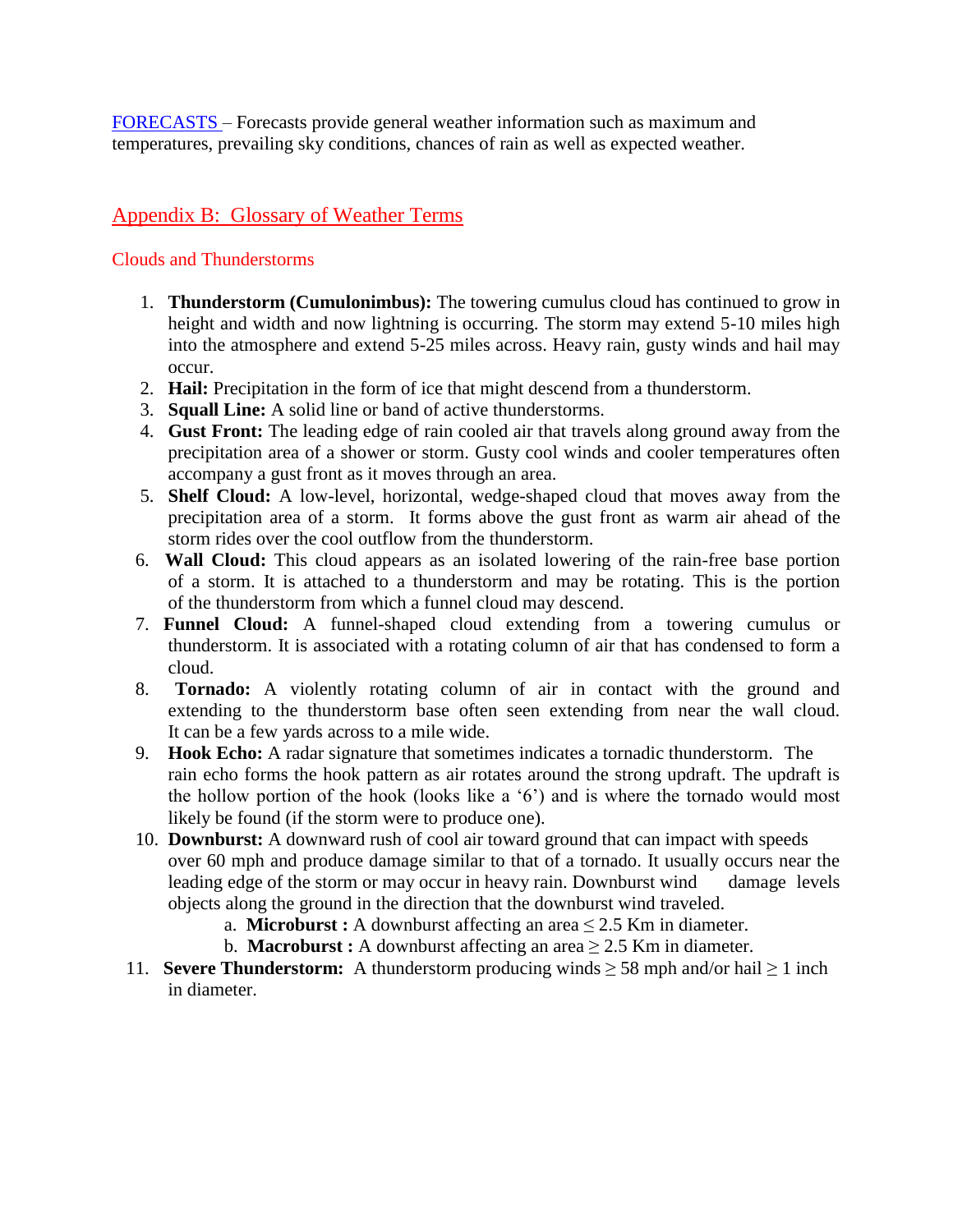#### Tropical Weather

- 1. **Tropical Disturbance:** A moving area of thunderstorms in the tropics that maintains organization for  $\geq 24$  hours.
- 2. **Tropical Depression:** A cluster of thunderstorms in the tropics that maintains organization indicates a surface circulation with sustained speeds  $\leq$  38 mph.
- 3. **Tropical Storm:** Evolves from a tropical depression or may be a hurricane in its dissipating stage. Circulation is distinct around a center of low pressure and sustained winds range from 39-73 mph.
- 4. **Hurricane:** Evolves from a tropical storm. Circulation has become pronounced and an eye is detectable (center of the storm). Sustained winds are  $\geq$  74 mph.
- 5. **Storm Surge:** A dome of water that advances inland near the area where the center of the tropical storm or hurricane makes landfall.
- 6. **Storm Tide**: A storm tide is produced when the storm surge moves inland around the time of astronomical high tide.

#### Floods

- 1. **Flash Flood:** A flood that occurs suddenly during or shortly after heavy rains or from a sudden release of water as in a dam break. Small streams and creeks usually react first to heavy rains and rise several feet in hours or even minutes.
- 2. **River Flood:** A flood on large river such that usually develops over 1-2 days. Rain water first runs into the small streams which flow into tributaries of the main river.
- 3. **Coastal Flood:** High tides, persistent onshore winds or a tropical storm or hurricane storm surge can cause flooding along coastal areas.
- 4. **Urban Flood:** Concrete causes rapid runoff of rain water which means rainfall cannot be absorbed into the ground. Poor drainage can lead to flooded roadways and underpasses.
- 5. **Bankfull:** The maximum height of the river before it overflows its banks.
- 6. **Flood Stage:** The height of the river at which property damage begins to occur.
- 7. **Flood Crest:** The highest height that the river reaches during a flood event.

#### Winter Weather

- 1. **Snow:** Refers to a steady fall and accumulation of snow for several hours or more. It may be modified by terms such as "light," "intermittent," or "occasional" to indicate intensity or periodic snow.
- 2. **Snow Flurries:** Light snow falling for short durations. No accumulation to a light dusting (or trace) is expected.
- 3. **Blizzard:** Strong winds (greater than 35 mph) and heavy snow or blowing snow combine to produce very poor visibility.
- 4. **Sleet:** Ice pellets or granules of frozen rain. Occurs when rain falls into a layer of air with temperatures below freezing. Sleet usually bounces when hitting a surface and does not stick, but can accumulate on roadways causing a hazard to motorists.
- 5. **Freezing Rain:** Rain that falls onto a surface with a temperature below freezing causing it to freeze to the surface forming a coating of ice or glaze.
- 6. **Freezing Drizzle:** Drizzle that falls onto a surface with a temperature below freezing causing it to freeze to the surface forming a thin coating of ice or rime. Drizzle is a very